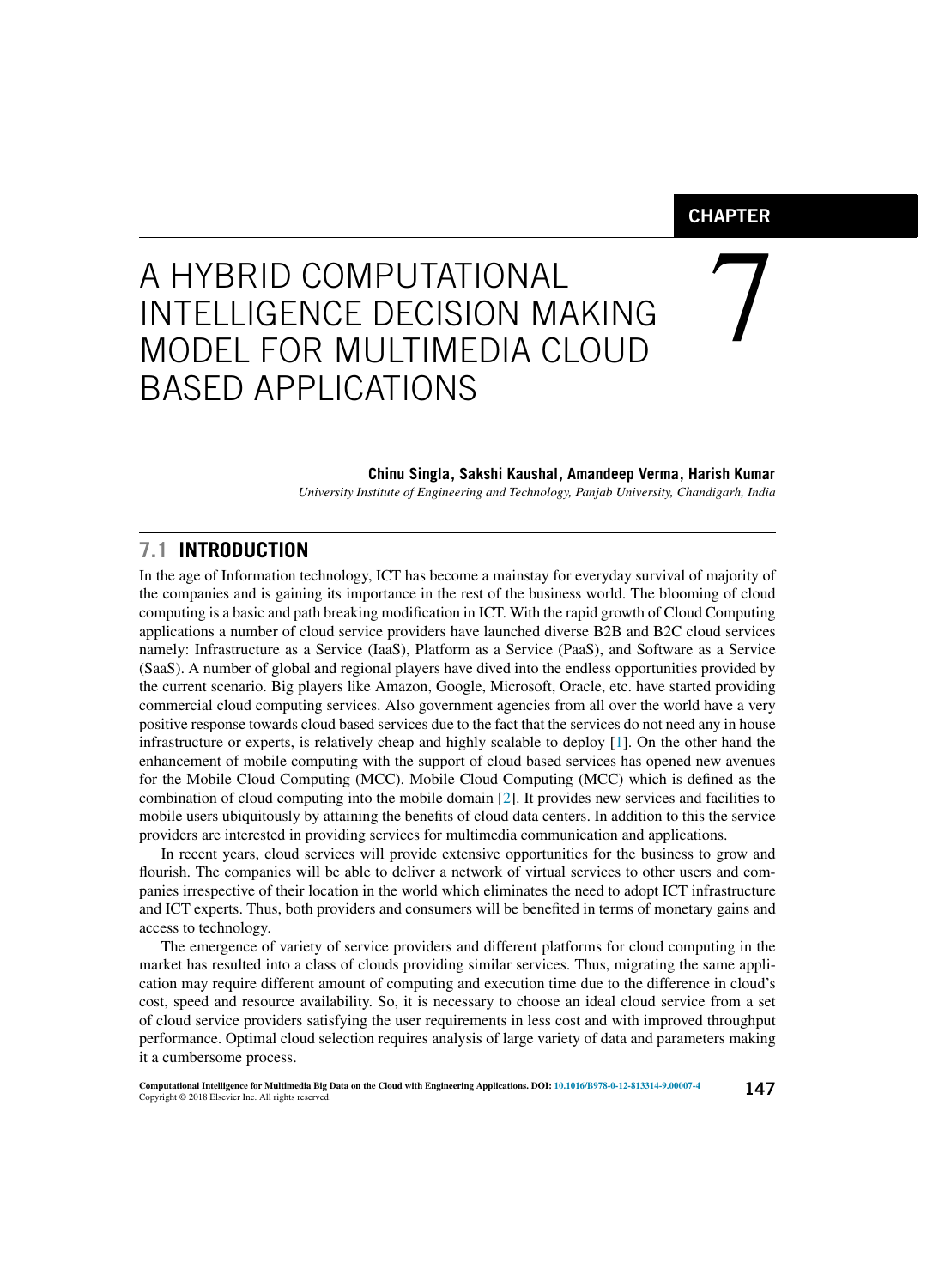Being a critical issue, lot of studies have been conducted to address the problem of selecting a suitable cloud matching requirements, but many of them take into consideration implementation techniques and cost benefit analysis. Only a few of them have gone into the aspect of practical transformation strategies, like cloud service selection and cloud service adoption technologies, etc. However there is an immense need of a practical procedure for transforming an existing IT platform of a company to a Cloud based one.

The conflicting nature of quantitative and qualitative criteria in cloud services creates a hurdle in choosing an appropriate cloud service. Due to the involvement of a spectrum of variables the cloud selection problem becomes a Multi-Criteria Decision Making (MCDM) problem. Also due to the uncertain nature of data and ambiguous decision making process, techniques based on fuzzy set theory has also been applied to MCDM in a number of studies. AHP has proven to be ineffective to give promising results when applied to problems having high vagueness [\[3\]](#page-9-0). Many researchers have tried to overcome this by using a FAHP (Fuzzy AHP) technique over traditional AHP and have tried to handle uncertainty and vagueness on order to overcome the short comings of AHP [\[4\]](#page-9-0).

In this paper, the FDM and FAHP are used as the hybrid computational intelligence decision making techniques for best cloud path selection and are compared with existing techniques for providing better quality of solution to resolve those issues. The proposed technique varies from the existing methods as it adopts FDM and FAHP to deal with the vagueness of decision making process for cloud path selection. FDM approach is used to select the important decision-making criteria's based on the opinion of different experts. Further FAHP method is incorporated to compare and determine the importance of different criteria's. It is also used to choose the best cloud service among different service providers based on the weights of different decision making factors. Our proposed computational intelligence decision making model can enable users to use cloud services during mobility accurately, cost effectively and in systematic way.

The remainder of this paper is structured as follows: Section 7.2 describes the literature review. Section [7.3](#page-2-0) discusses the research background. In Section [7.4,](#page-4-0) proposed hybrid MCDM model for cloud service selection is presented by explaining different stages of the proposed approach. Section [7.5](#page-7-0) describes a real-world application to choose the optimal cloud service using the hybrid technique. Finally, Section [7.6](#page-9-0) concludes the paper by giving future direction.

## **7.2 LITERATURE REVIEW**

Already there are techniques to choose cloud services based on logic, MCDM, optimization and other parameters. An AHP based technique was proposed by Godse and Mulik to select a SaaS service [\[5\]](#page-9-0). An ANP based procedure to select IaaS service has been proposed by Menzel et al. [\[6\]](#page-9-0). Zeng et al. proposed an architecture based on cloud service and an algorithm to select an ideal cloud service [\[7\]](#page-9-0). Simple additive weighted-based approaches for ranking different cloud service have been proposed by Saripalli and Pingali  $[8]$ . A greedy technique for a cloud service selection problem using  $B+$  trees has been proposed by Sundareswaran et al. [\[9\]](#page-10-0). In [\[10\]](#page-10-0), researchers had used multiplicative priority rating techniques for the AHP. In this paper, authors had focused on evaluating the consistency of different decision maker judgments in decision support systems [\[11\]](#page-10-0). In [\[12\]](#page-10-0), authors had described that eigen-vector of pair-wise comparison matrix shows the local priority criteria weights, sub-criteria and alternatives. In [\[13\]](#page-10-0), sequential decision-making method was used by conducting the question response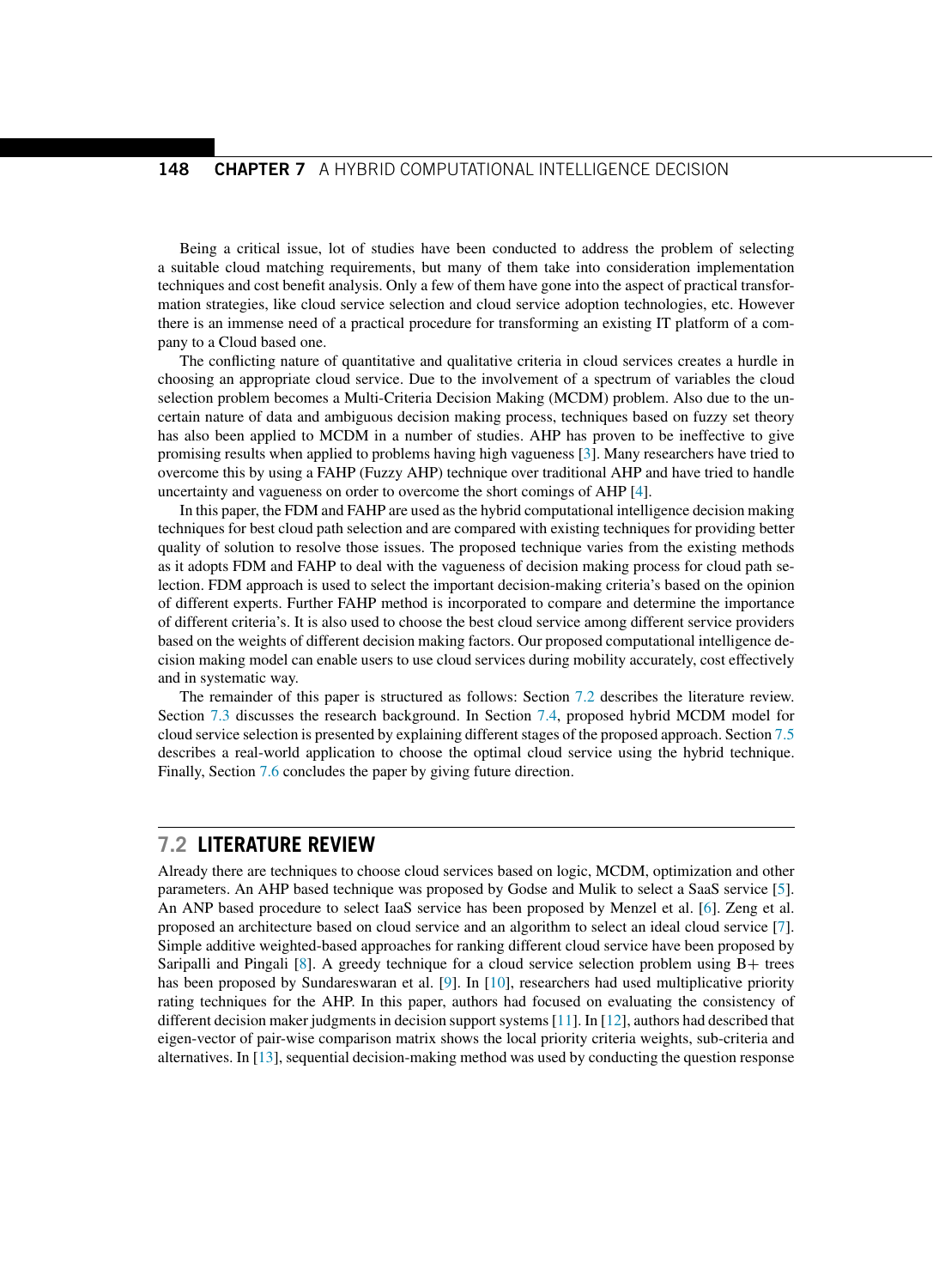<span id="page-2-0"></span>process and developed a dynamic programming for it. According to [\[14\]](#page-10-0), authors have proposed AHP and TOPSIS technique to evaluate airlines service quality. An AHP based technique was proposed by Godse and Mulik to select a SaaS service [\[5\]](#page-9-0). An ANP based procedure to select IaaS service has been proposed by Menzel et al. [\[6\]](#page-9-0). Zeng et al. proposed architecture based on cloud service and an algorithm to select an ideal cloud service [\[7\]](#page-9-0). Simple additive weighted-based approaches for ranking different cloud service have been proposed by Saripalli and Pingali [\[8\]](#page-10-0). [\[15\]](#page-10-0) discussed different approaches to ERP selection problem using FAHP and Fuzzy TOPSIS method. Wang et al. described a dynamic model of cloud service selection by using an adaptive learning mechanism for multi-cloud computing purpose [\[16\]](#page-10-0). [\[17\]](#page-10-0) used AHP and Fuzzy TOPSIS (Technique for Order Preference by Similarity to Ideal Cloud) method to select an optimal cloud in cloud offloading systems.

Although most of the work has been done on cloud service selection for offloading in MCC environment but that is limited only on single criterion. However in this study, both single and multiple decision analysis approaches are performed by considering different criteria's such as accuracy, performance, security, availability and maintenance cost in selection problem.

# **7.3 RESEARCH BACKGROUND 7.3.1 CLOUD COMPUTING**

Cloud Computing (CC) directs to configuring, accessing and manipulating the application through the Internet. It focuses on sharing of resources to achieve consistent and economic scale as similar to a utility over a network [\[18\]](#page-10-0). Cloud computing is an extensive concept of shared services and infrastructure which relies on maximizing the performance of distributed resources. It has been one of the booming technologies among various researchers and industrialists in education and business fields [\[19,20\]](#page-10-0). Cloud resources are dynamically allocated to multiple users in an on-demand fashion according to their requirements. This approach reduces the implementation cost and thus maximizes the use of computing services across the Internet. Cloud has larger storage capacity and can handle much more data with no any infrastructure investments [\[21\]](#page-10-0).

Cloud Computing relies on projects which varies their businesses rather than infrastructure and thus allows companies to avoid infrastructure costs [\[22\]](#page-10-0). Cloud computing improves manageability and enables ICT to grow rapidly by fulfilling dynamic requirements of multiple users in an appropriate time. It provides different services and resources to mobile device such as Software as a Service (SaaS), Infrastructure as a Service (IaaS), Platform as a Service (PaaS), Testing as a Service (TaaS), etc. through various service providers and customers can access these resources through rich-resourceful data centers. Fig. [7.1](#page-3-0) demonstrates various aspects of Cloud Computing which was proposed by NIST including five essential characterizes, three service models and four deployment models of cloud [\[23\]](#page-10-0). Cloud Computing has the following key characteristics:

- Maintenance: It is easy to maintain as the services provided by different service providers can be accessed ubiquitously and need not to be installed on each user's computer.
- Virtualization: It allows sharing of storage devices and servers where applications can be easily migrated from one server to another physical server. In virtualization a single piece of hardware is being managed by numerous guest operating systems [\[24\]](#page-10-0).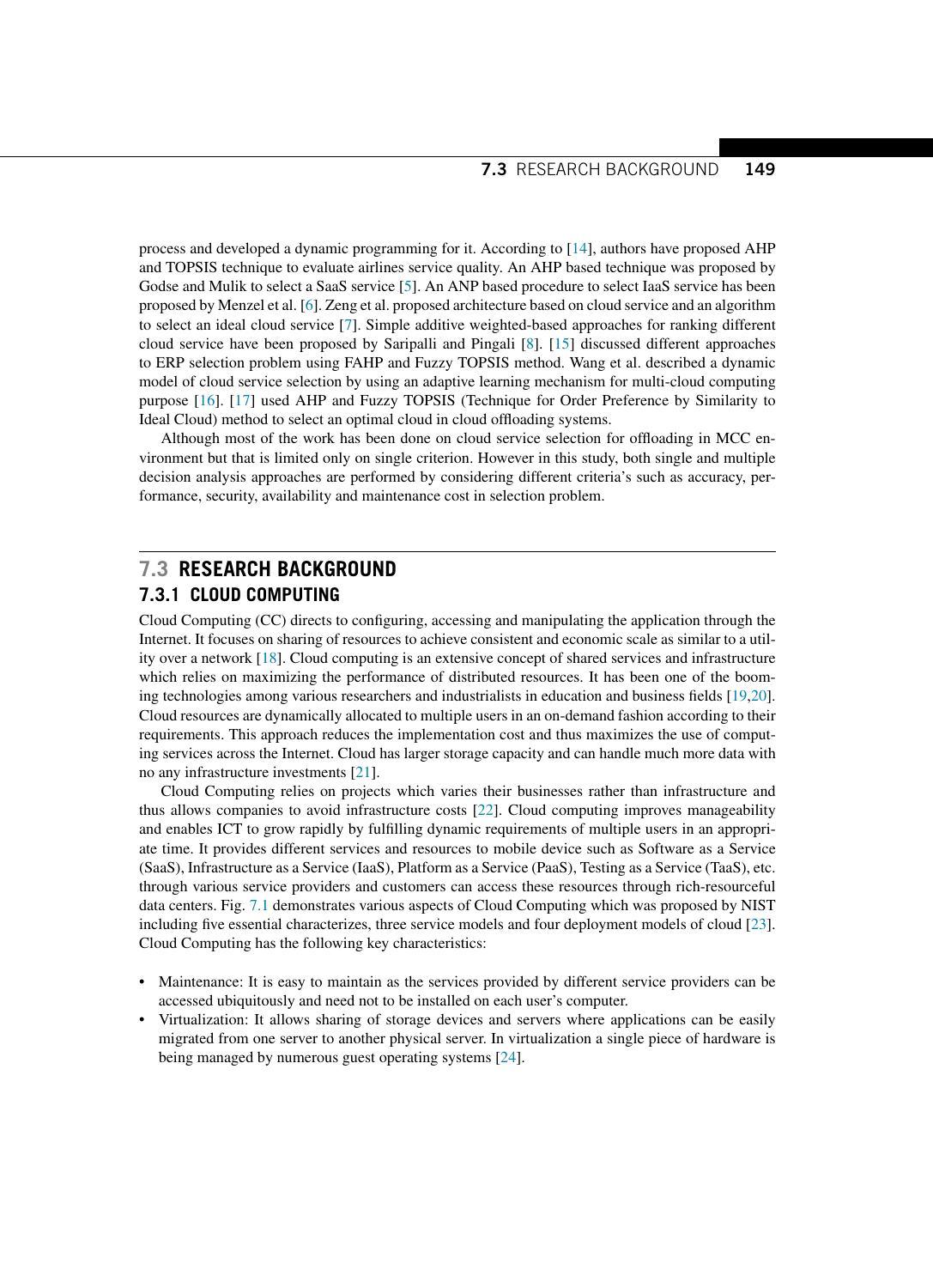<span id="page-3-0"></span>

#### **FIGURE 7.1**

Aspects of Cloud Computing.

- Location and device independence: It enables users to access the system ubiquitously through a web browser.
- Performance: It is consistent which is constructed using web services as the system interface [\[25,26\]](#page-10-0).

# **7.3.2 FUZZY DELPHI METHOD**

The Delphi method is a repetitive process to collect and extract the specific opinions of various decision-makers. When the domain knowledge is incomplete, Delphi method is used as a research instrument. The limitations of conventional Delphi method includes high enforcing cost, low consistency of decision-makers judgments and changes in decision-makers individual judgment to reach overall judgment of decision-making process. To overcome these limitations, Ishikawa et al. [\[27\]](#page-10-0) combined expert judgments with fuzzy numbers based on generalized cumulative frequency distribution and fuzzy integral. This process is called as Fuzzy Delphi Method (FDM) which is the combination of the fuzzy set theory with the Delphi method. FDM is one of the effective methods which enable forecasting to converge a possible value with the feedback mechanism, based on the judgment of decision-makers [\[28\]](#page-10-0). It uses triangulation statistics for determining the uncertainty and fuzziness in decision-making process.

Commonly, FDM method is more effective than Delphi method on the basis of following advantages [\[29\]](#page-10-0):

- Minimum number of analysis required.
- Apply fuzzy theory for clarifying the invertible fuzziness in interviews with decision-makers for obtaining more valid and reasonable responses.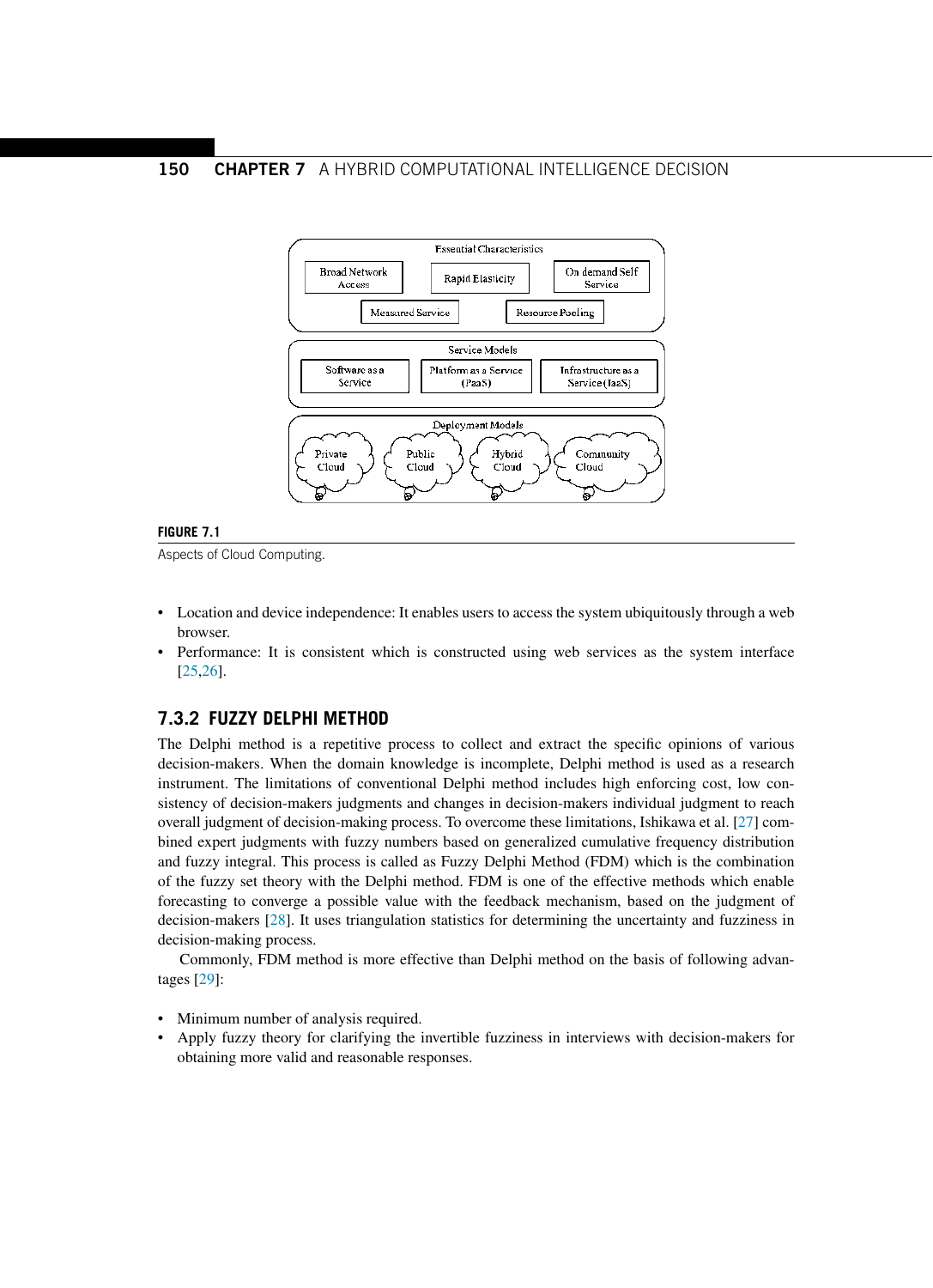- <span id="page-4-0"></span>• By FDM, we can achieve higher economic effectiveness in terms of costs and time that needs to conduct evaluation.
- Easy evaluation process.
- Managing multiple level and multi-solution decision problems.

#### **7.3.3 FUZZY ANALYTIC HIERARCHY PROCESS (FAHP)**

Due to uncertainty and insufficient statistics, sometimes it becomes quite difficult for the experts to take the appropriate decision within the decision environment. So, to solve these issues a fuzzy set theory is used which is based on user perceptions. FAHP is a fuzzy extension of conventional AHP. Fuzzy set theory is introduced to solve issues involving the absence of sharply defined criteria by Zadeh [\[30\]](#page-10-0). A triangular fuzzy representation is very common in fuzzy applications. The logic of fuzzy set theory is that the truth values are fuzzy sets and the rules of inferences are approximate rather than exact [\[31\]](#page-10-0). The function value  $\mu_a$  as described in Eq. (7.1) represents membership function of *x* and triangular membership function is represented by a triplet *(a*1*, a*2*, a*3*)*.

$$
\mu_a = \begin{cases}\n(x - w)/(m - w), & w \le x \le m \\
(u - x)/(u - m), & m \le x \le u \\
0, & \text{otherwise}\n\end{cases}
$$
\n(7.1)

Here *w* and *u* represent the lower and upper bounds of the fuzzy number and *m* describes the modal value for *a*.

### **7.4 THE PROPOSED HYBRID MCDM MODEL**

In this study, the FDM and FAHP are used as the hybrid computational intelligence decision making techniques to select an IaaS among various cloud services. Our proposed technique gives better results and accuracy when it compared with AHP and fuzzy TOPSIS method [\[21\]](#page-10-0) as existing literature lacks a systematic procedure aggregating customer's feedback (subjective) and real world performance assessment (objective) data, while incorporating fuzziness of different criteria's. FDM is used to choose the list of optimal decision making factors which are prepared through literature surveys and based on the opinion of different experts. Further, FAHP method is used to obtain the relative importance of different decision making factors and to select an optimal alternative with the maximum value is selected as the best cloud service.

Fig. [7.2](#page-5-0) presents the systematic process of the hybrid computational intelligence technique. Different stages of the proposed hybrid approach are as follows:

Step I: Classification of different decision making parameters through expert survey and literature review. Step II: Identification of important decision making factors using FDM method. FDM method is used to choose the most important decision making criterias based on opinion of different experts and questionnaires. The steps are as follows [\[32\]](#page-10-0):

**1.** Employ a questionnaire by consulting different experts and find the evaluation score of each decision factor based on linguistic values of questionnaire.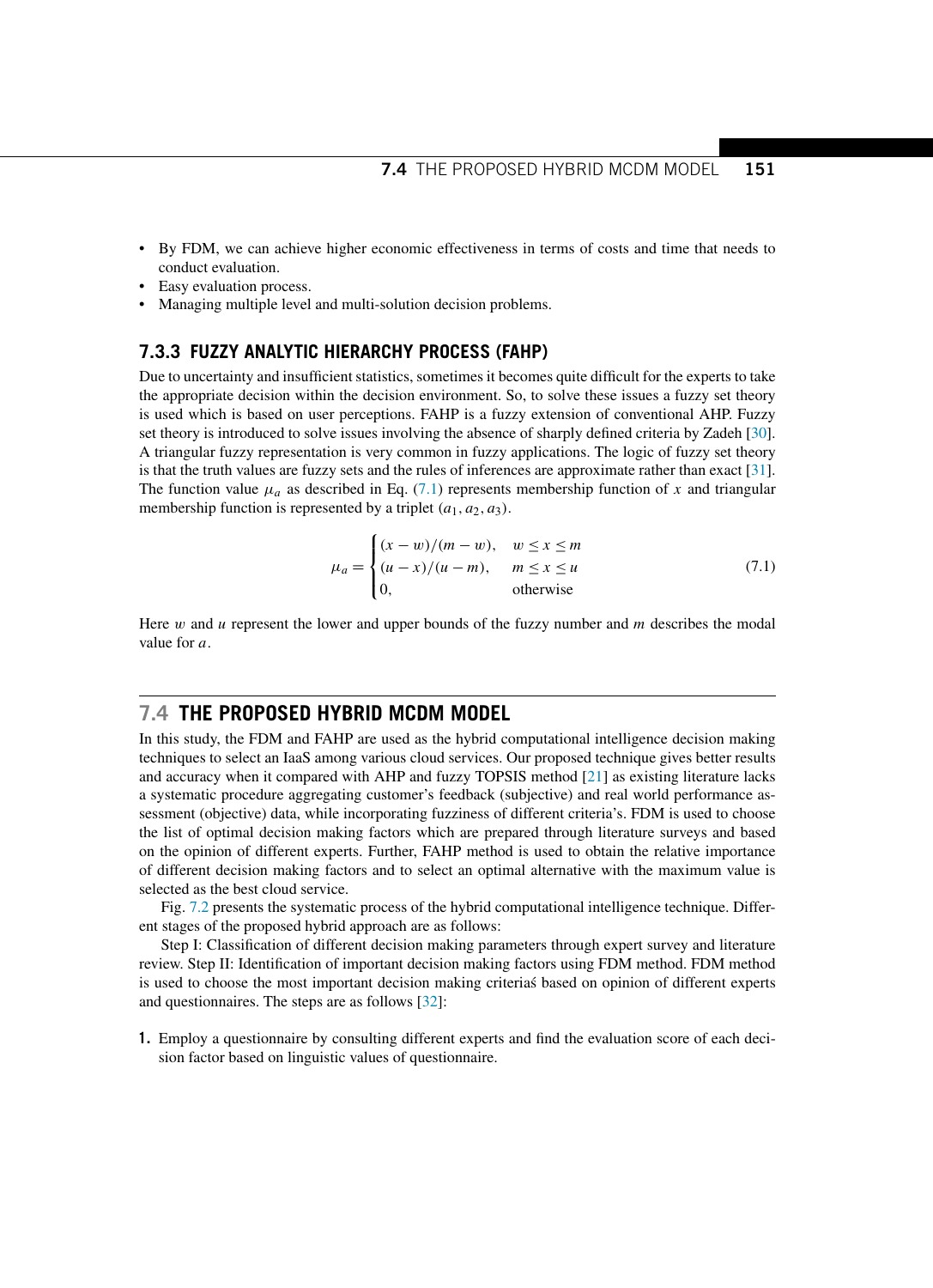<span id="page-5-0"></span>

#### **FIGURE 7.2**

Hybrid technique for service selection in cloud.

**2.** Calculate the triangular fuzzy number for the minimum (pessimistic) value, maximum (optimistic) value and geometric mean of important decision making factors.

$$
\begin{cases}\nPessianistic value, \ a_j = \min(a_{ij}) \\
Optimistic value, \ b_j = \max(b_{ij}) \\
Geometric \ mean, \ c_j = 1/n \sum_{i=1}^{n} c_{ij}\n\end{cases} \tag{7.2}
$$

**3.** Defuzzify the fuzzy weight of each alternative for obtaining the significance value  $D_j$  which is as follows:

$$
D_j = a_j + b_j + c_j/3
$$
 (7.3)

**4.** Set up the threshold value  $\alpha$ . If  $D_j \geq \alpha$  then evaluation criteria is accepted else it is rejected.

Step III: Construct decision-making hierarchical model based on important evaluation criteria's. Step IV: Obtain the weights of different evaluation criteria's using FAHP method. FAHP is a fuzzy extension of conventional AHP and it consist the following six steps [\[4\]](#page-9-0).

**1.** Construct pair-wise comparison matrix among all the elements and express it by using nine-point scale defined by Satty [\[12\]](#page-10-0).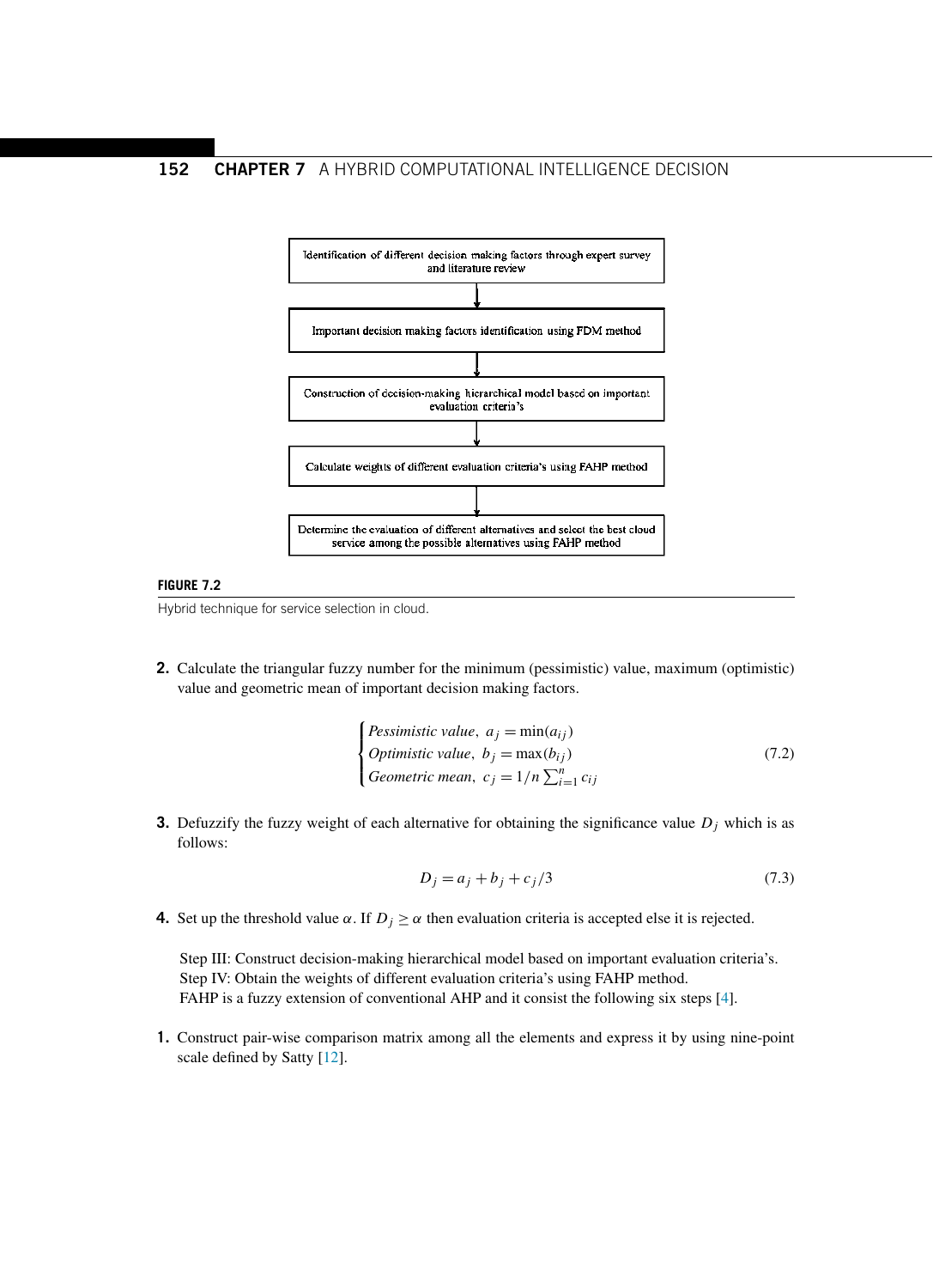| Table 7.1 Fuzzy pair wise comparison scale and its description |                         |  |  |  |  |  |
|----------------------------------------------------------------|-------------------------|--|--|--|--|--|
| <b>Fuzzy pairwise scale</b>                                    | <b>Description</b>      |  |  |  |  |  |
| 0.5                                                            | equally important       |  |  |  |  |  |
| 0.55                                                           | slightly important      |  |  |  |  |  |
| 0.65                                                           | important               |  |  |  |  |  |
| 0.75                                                           | strongly important      |  |  |  |  |  |
| 0.85                                                           | very strongly important |  |  |  |  |  |
| 0.95                                                           | extremely important     |  |  |  |  |  |

$$
A = \begin{bmatrix} a_{11} & a_{12} & a_{13} & \dots & a_{1n} \\ a_{21} & x_{22} & a_{23} & \dots & a_{2n} \\ \vdots & \vdots & \vdots & \ddots & \vdots \\ a_{n1} & a_{n2} & a_{n3} & \dots & a_{nn} \end{bmatrix}
$$
 (7.4)

Here  $a_{ii} = 1$  and  $a_{ij} = 1/a_{ji}$ .

**2.** Analyze consistency in the comparison matrix

$$
A = \begin{bmatrix} \frac{w_1}{w_1 + w_1} & \frac{w_1}{w_1 + w_2} & \frac{w_1}{w_1 + w_3} & \cdots & \frac{w_1}{w_1 + w_n} \\ \frac{w_2}{w_2 + w_1} & \frac{w_2}{w_2 + w_2} & \frac{w_2}{w_2 + w_3} & \cdots & \frac{w_2}{w_2 + w_n} \\ \vdots & \vdots & \vdots & \ddots & \vdots \\ \frac{w_n}{w_n + w_1} & \frac{w_n}{w_n + w_2} & \frac{w_n}{w_n + w_3} & \cdots & \frac{w_n}{w_n + w_n} \end{bmatrix} = \begin{bmatrix} s_{11} & s_{12} & s_{13} & \cdots & s_{1n} \\ s_{21} & s_{22} & s_{23} & \cdots & s_{2n} \\ \vdots & \vdots & \vdots & \ddots & \vdots \\ s_{d1} & s_{d2} & s_{d3} & \cdots & s_{nn} \end{bmatrix}
$$
(7.5)

If it is consistent it must satisfies:

$$
s_{ii} = 0.5, \qquad s_{ij} + s_{ji} = 1, \qquad 1/s_{ij} - 1 = (1/s_{ik} - 1) \times (1/s_{ki} - 1) \tag{7.6}
$$

**3.** Evaluate positive fuzzy matrix to convert scores of pair-wise comparison matrix into fuzzy variables having values between 0 and 1. The fuzzy pair-wise comparison scale is given in Table 7.1 which when compared with Sattys scale must satisfies the following equation.

$$
s_{ij} = a_{ij}/(a_{ij} + 1) \tag{7.7}
$$

**4.** Calculate the fuzzy weights of decision elements as shown in Eq. (7.8).

$$
W = (w_1, w_2, \dots, w_n)
$$
 (7.8)

$$
w_i = z_i / \sum_{i=1}^n z_i \tag{7.9}
$$

where  $z_i = 1/[\sum_{j=1}^{n} 1/s_{ij} - n]$ .<br> **5.** Integrate the decision of all experts by calculating Geometric mean of it.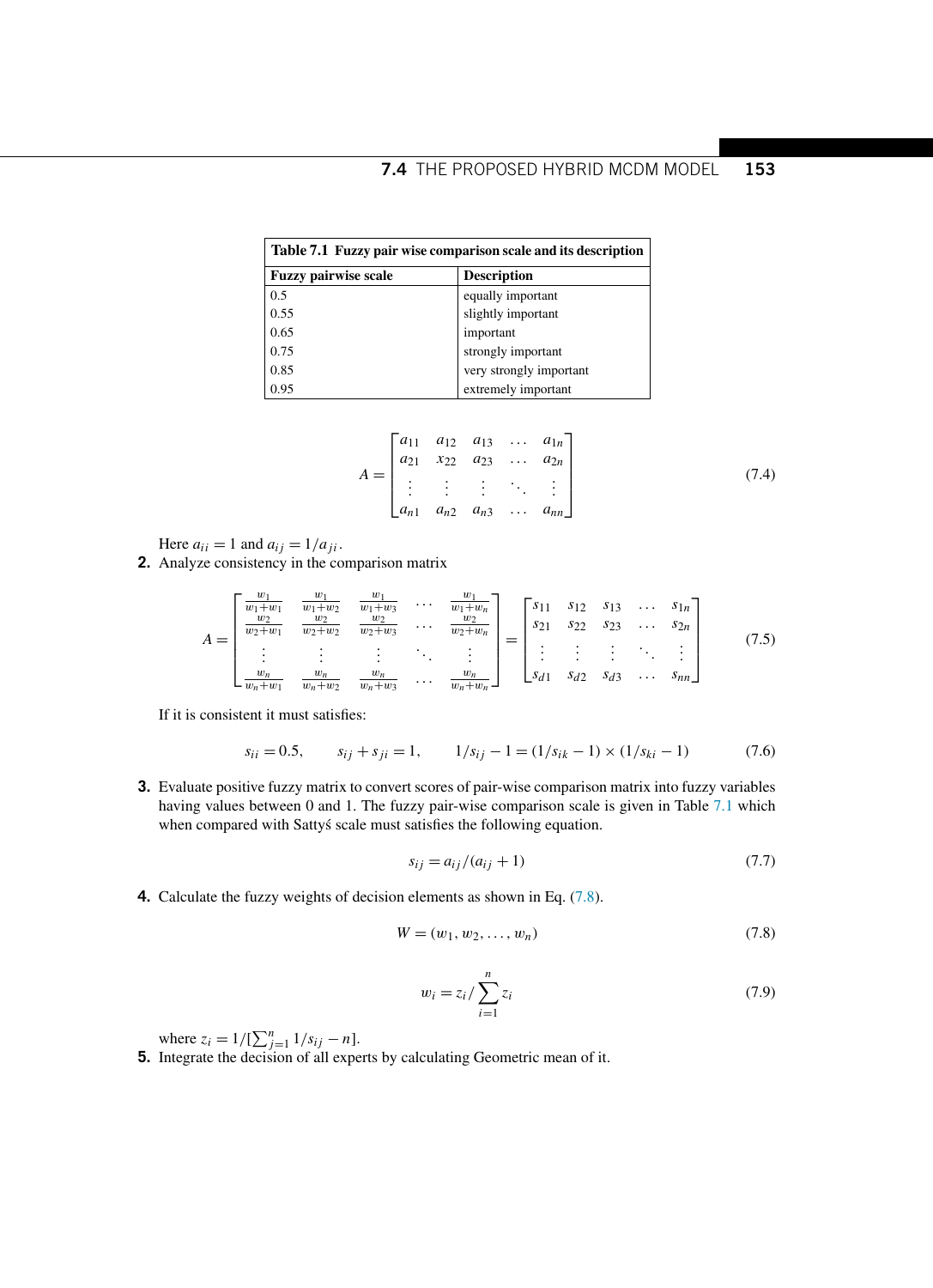<span id="page-7-0"></span>

| Table 7.2 Values of RI |  |          |      |     |                     |      |            |      |      |      |
|------------------------|--|----------|------|-----|---------------------|------|------------|------|------|------|
| <b>Matrix-size</b>     |  |          |      |     | ر_                  | v    |            | o    |      | 10   |
| RI                     |  | $\theta$ | 0.58 | 0.9 | $1^{\circ}$<br>1.14 | 1.24 | 22<br>1.72 | 1.41 | 1.45 | 1.49 |

**6.** Obtain final ranking by calculating the Consistency Index (CI) as shown in Eq. (7.10)

$$
CI = \left[\sum_{i=1}^{n} (AW)_i / n w_i\right] / (n-1)
$$
\n(7.10)

and, Consistency Ratio (CR) is obtained according to Eq. (7.11)

$$
CR = CI/RI \tag{7.11}
$$

where RI is Random Consistency Index and its values are shown in Table 7.2.

Step V: Determine the evaluation of different alternatives and select the best cloud service among the possible alternatives using FAHP method.

## **7.5 A NUMERIC APPLICATION OF THE PROPOSED HYBRID APPROACH**

The applications of Cloud have various requirements for configuration and deployment. It is very difficult to check the performance of these applications on real Cloud. For the purpose of implementation, CloudSim and MATLAB are used as simulation tools which help in evaluating different applications without investing in the purchase of real time Cloud infrastructure. It enables decision makers to better understand the whole evaluation process and thus increases the efficiency of decision making process in cloud service selection. Due to fast growth in cloud computing, many companies introduce cloud services for better performance and efficiency. In this paper, we construct a list of decision-making factors to select an IaaS among different cloud services on the basis of experts survey and literature review. Here we consider five different cloud services to select the best cloud service among possible alternatives. In this section, proposed work is numerically analyzed by considering real-time mobility environment by considering various parameters based on experts opinions and criteria ranking is done using FDM method as listed in Table [7.3.](#page-8-0) Fig. [7.3](#page-8-0) represents the hierarchical model based on important decision-making factors which are selected using FDM approach. Finally FAHP approach is applied to calculate the weights of different decision-making factors as described in Table [7.4](#page-8-0) and Table [7.5](#page-9-0) represents the ideal cloud service among possible alternatives using proposed technique.

From Table [7.3,](#page-8-0) it can be concluded that Security, availability, accuracy, maintenance cost and performance are the most important decision making factors among other criteria's. From Table [7.4,](#page-8-0) it can be analyzed that availability of resources and Maintenance cost are the most important criteria's. Also, consistency ratio is 0*.*05 *<* 0*.*1. Thus, we can say that the weights are consistent under FAHP method.

The evaluation matrix for cloud service selection problem is shown in Table [7.5.](#page-9-0) From Table [7.5,](#page-9-0) it can be analyzed that we should select cloud service 4 to offload data when we consider these criteria's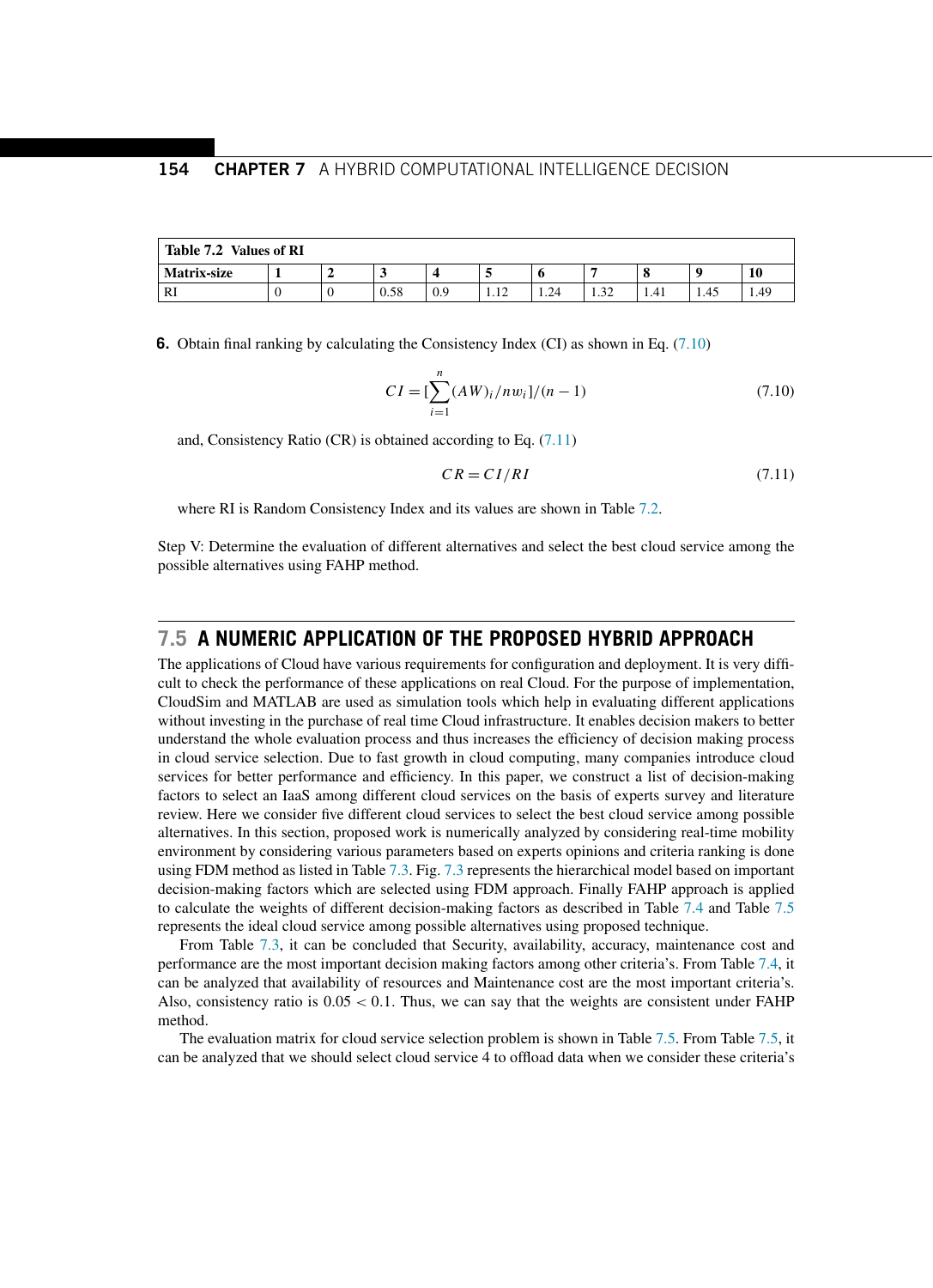<span id="page-8-0"></span>

| Table 7.3 Evaluation criteria by FDM method |                                   |                                   |                                |                                |                                    |         |  |
|---------------------------------------------|-----------------------------------|-----------------------------------|--------------------------------|--------------------------------|------------------------------------|---------|--|
| Sr. No.                                     | <b>Decision making</b><br>factors | <b>Pessimistic</b><br>value $a_i$ | Optimistic<br>value <i>b</i> : | <b>Geometric</b><br>mean $c_i$ | <b>Significance</b><br>value $d_i$ | Ranking |  |
| 1.                                          | Maintenance cost                  | 4                                 | 9                              | 8.108                          | 7.036                              | 4       |  |
| 2.                                          | Support channel                   | 3                                 | 9                              | 6.556                          | 6.185                              | 6       |  |
| 3.                                          | Availability                      | 4                                 | 9                              | 8.489                          | 7.163                              | 2       |  |
| 4.                                          | Accuracy                          | 4                                 | 9                              | 8.428                          | 7.143                              | 3       |  |
| 5.                                          | Network expenses                  | 4                                 | 9                              | 5.485                          | 6.162                              | ┑       |  |
| 6.                                          | Performance                       | 4                                 | 9                              | 7.915                          | 6.972                              | 5       |  |
| 7.                                          | Security                          | 4                                 | 9                              | 8.497                          | 7.166                              |         |  |
| 8.                                          | Programming<br>Languages          | 2                                 | 9                              | 6.620                          | 5.873                              | 8       |  |



#### **FIGURE 7.3**

Hierarchical model for cloud service selection problem.

| Table 7.4 Results obtained by FAHP $(CR = 0.05)$ |        |   |  |  |  |
|--------------------------------------------------|--------|---|--|--|--|
| Criteria<br>Weights<br>Rank                      |        |   |  |  |  |
| Availability                                     | 0.3708 |   |  |  |  |
| Performance                                      | 0.1528 | 3 |  |  |  |
| Security                                         | 0.0609 | 5 |  |  |  |
| Maintenance cost                                 | 0.348  | 2 |  |  |  |
| Accuracy                                         | 0.0673 |   |  |  |  |

simultaneously. In other words, we can say that cloud service 4 is the best cloud service for offloading the multimedia application.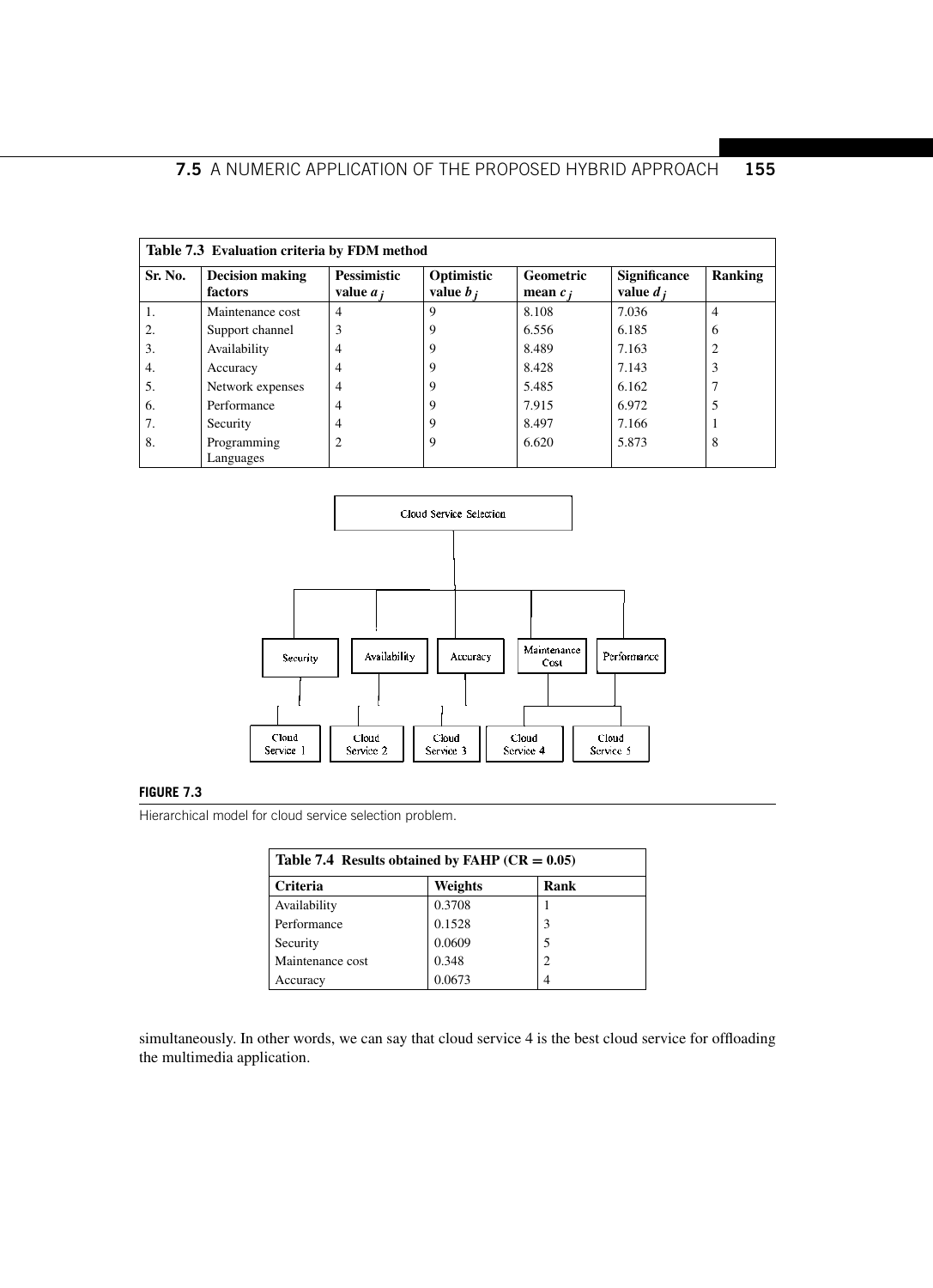<span id="page-9-0"></span>

| Table 7.5 Final results for best cloud service selection |         |                    |                 |                     |          |                          |  |
|----------------------------------------------------------|---------|--------------------|-----------------|---------------------|----------|--------------------------|--|
| <b>Cloud Services</b><br><b>Availability</b>             |         | <b>Performance</b> | <b>Security</b> | Maintenance<br>cost | Accuracy | <b>Results</b>           |  |
| Cloud service 1                                          | 0.0     | 0.1                | 0.0             | 0.2                 | 0.2      |                          |  |
| Cloud service 2                                          | 0.1     | 0.2                | 0.2             | 0.0                 | 0.1      |                          |  |
| Cloud service 3                                          | 0.3     | 0.0                | 0.2             | 0.1                 | 0.2      | -                        |  |
| Cloud service 4                                          | 0.5     | 0.0                | 0.1             | 0.5                 | 0.3      | -                        |  |
| Cloud service 5                                          | 0.2     | 0.2                | 0.0             | 0.1                 | 0.0      | -                        |  |
| Weights                                                  | 0.3708  | 0.1528             | 0.0609          | 0.348               | 0.0673   | $\overline{\phantom{0}}$ |  |
| Cloud service 1                                          | 0.0     | 0.01528            | 0.0             | 0.0696              | 0.01346  | 0.098                    |  |
| Cloud service 2                                          | 0.03708 | 0.03056            | 0.01218         | 0.0                 | 0.00673  | 0.086                    |  |
| Cloud service 3                                          | 0.1112  | 0.0                | 0.01218         | 0.0348              | 0.01346  | 0.172                    |  |
| Cloud service 4                                          | 0.1854  | 0.0                | 0.0061          | 0.174               | 0.0202   | 0.386                    |  |
| Cloud service 5                                          | 0.07416 | 0.03056            | 0.0             | 0.0348              | 0.0      | 0.139                    |  |

# **7.6 CONCLUSION AND FUTURE STUDY**

This study presents a Hybrid Computational Intelligence Decision Making (HCIDM) model for multimedia cloud based services using Fuzzy Delphi Method (FDM) and Fuzzy Analytic Hierarchy Process (FAHP). FDM method is used to select the list of different decision making factors to solve the fuzziness of common understanding of different expert opinions. A FAHP approach is then proposed to determine the importance of decision making criteria's and to select the best cloud service for migrating large multimedia applications which will be a critical issue. The proposed hybrid approach enables decision makers to better understand the whole evaluation process and thus increases the efficiency of decision making process in cloud service selection. As a future study, the proposed hybrid model can also be applied to other MCDM problems to ensure more comparative or integrated study.

# **REFERENCES**

- [1] Y.B. Yoon, J. Oh, B.G. Lee, The establishment of security strategies for introducing cloud computing, KSII Transactions on Internet and Information Systems (TIIS) 7 (4) (2013) 860–877.
- [2] M. Armbrust, A. Fox, R. Griffith, A.D. Joseph, R.H. Katz, A. Konwinski, G. Lee, D.A. Patterson, A. Rabkin, I. Stoica, et al., Above the Clouds: A Berkeley View of Cloud Computing, Technical Report UCB/EECS-2009-28, EECS Department, University of California, Berkeley, 2009.
- [3] C.-S. Yu, A gp-ahp method for solving group decision-making fuzzy ahp problems, Computers & Operations Research 29 (14) (2002) 1969–2001.
- [4] C. Singla, S. Kaushal, Cloud path selection using fuzzy analytic hierarchy process for offloading in mobile cloud computing, in: 2015 2nd International Conference on Recent Advances in Engineering & Computational Sciences, RAECS, IEEE, 2015, pp. 1–5.
- [5] M. Godse, S. Mulik, An approach for selecting software-as-a-service (saas) product, in: IEEE International Conference on Cloud Computing, 2009, CLOUD'09, IEEE, 2009, pp. 155–158.
- [6] M. Menzel, M. Schönherr, S. Tai, (mc2) 2: criteria, requirements and a software prototype for cloud infrastructure decisions, Software: Practice and Experience 43 (11) (2013) 1283–1297.
- [7] Z. Zheng, X. Wu, Y. Zhang, M.R. Lyu, J. Wang, Qos ranking prediction for cloud services, IEEE Transactions on Parallel and Distributed Systems 24 (6) (2013) 1213–1222.